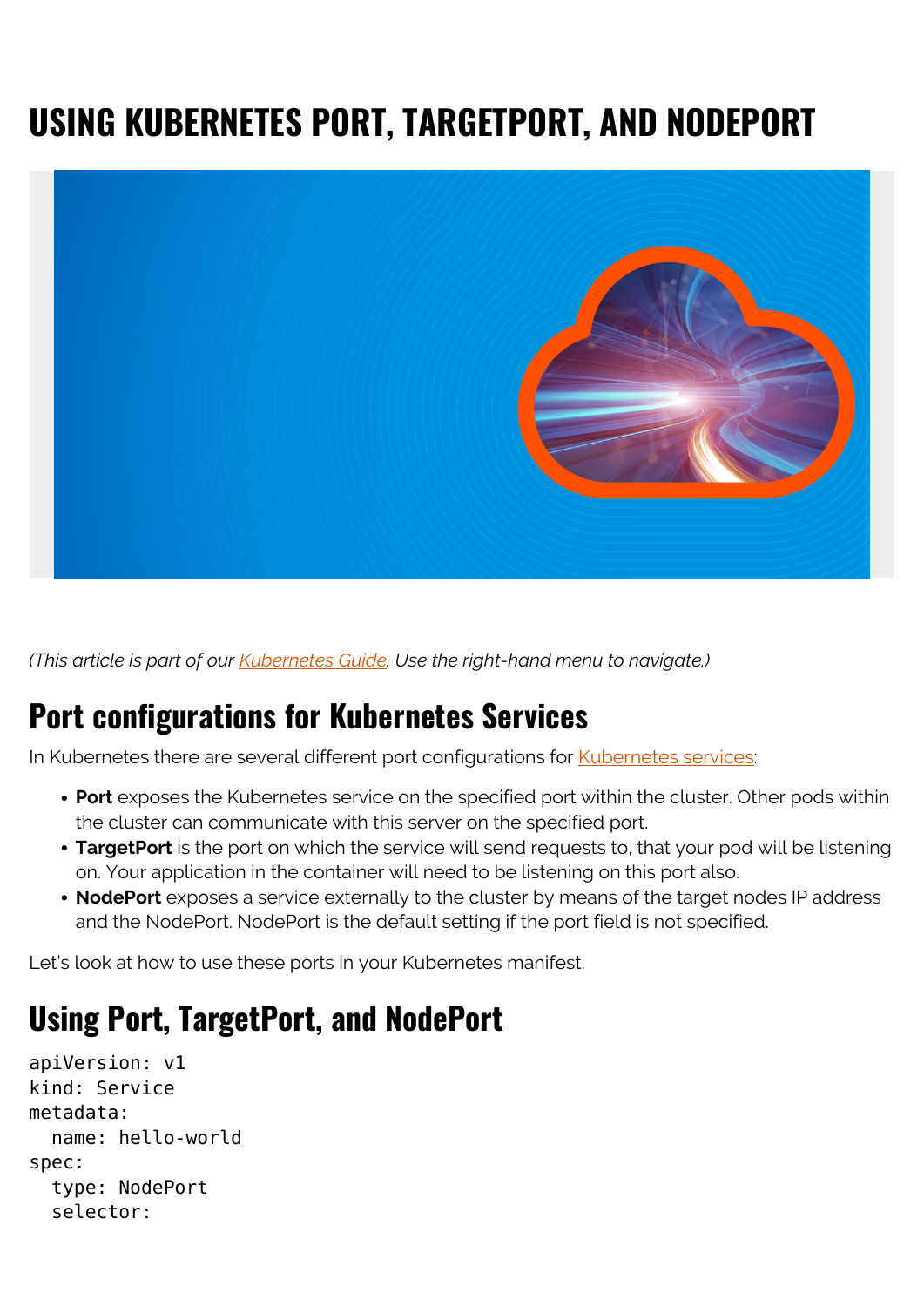```
 app: hello-world
 ports:
   - protocol: TCP
     port: 8080
     targetPort: 80
```
nodePort: 30036

From the above examples the hello-world service will be exposed internally to cluster applications on port 8080 and externally to the cluster on the node IP address on 30036. It will also forward requests to pods with the label "app: hello-world" on port 80.

The configuration of the above settings can be verified with the command:

\$ kubectl describe service hello-world

| → ~ kubectl describe service hello-world |                           |
|------------------------------------------|---------------------------|
| Name:                                    | hello-world               |
| Namespace:                               | default                   |
| Labels:                                  | <mone></mone>             |
| Annotations:                             | Selector: app=hello-world |
| Type:                                    | NodePort                  |
| TP:                                      | 10.101.44.241             |
| Port:                                    | <unset> 8080/TCP</unset>  |
| TangetPort:                              | 88/TCP                    |
| NodePort:                                | <unset> 30036/TCP</unset> |
| Endpoints:                               | 172.17.0.4:80             |
| Session Affinity:                        | None                      |
| External Traffic Policy: Cluster         |                           |
| Events:                                  | <mone></mone>             |

Create a pod running nginx to which the service will forward requests to:

```
apiVersion: v1
kind: Pod
metadata:
   name: nginx
   labels:
     app: hello-world
spec:
   containers:
   - name: nginx
     image: nginx
     ports:
       - containerPort: 80
```
To test and demonstrate the above configuration, we can create a pod running an ubuntu container to execute some curl commands to verify connectivity.

```
$ kubectl run -i --tty ubuntu --image=ubuntu --restart=Never -- sh
```
From this pod run the following commands:

**Curl** the service on the 'port' defined in the Kubernetes manifest for the service.

#### \$ curl hello-world:8080

This proves that curling the Kubernetes service on port 80 forwards the request to our nginx pod listening on port 80.